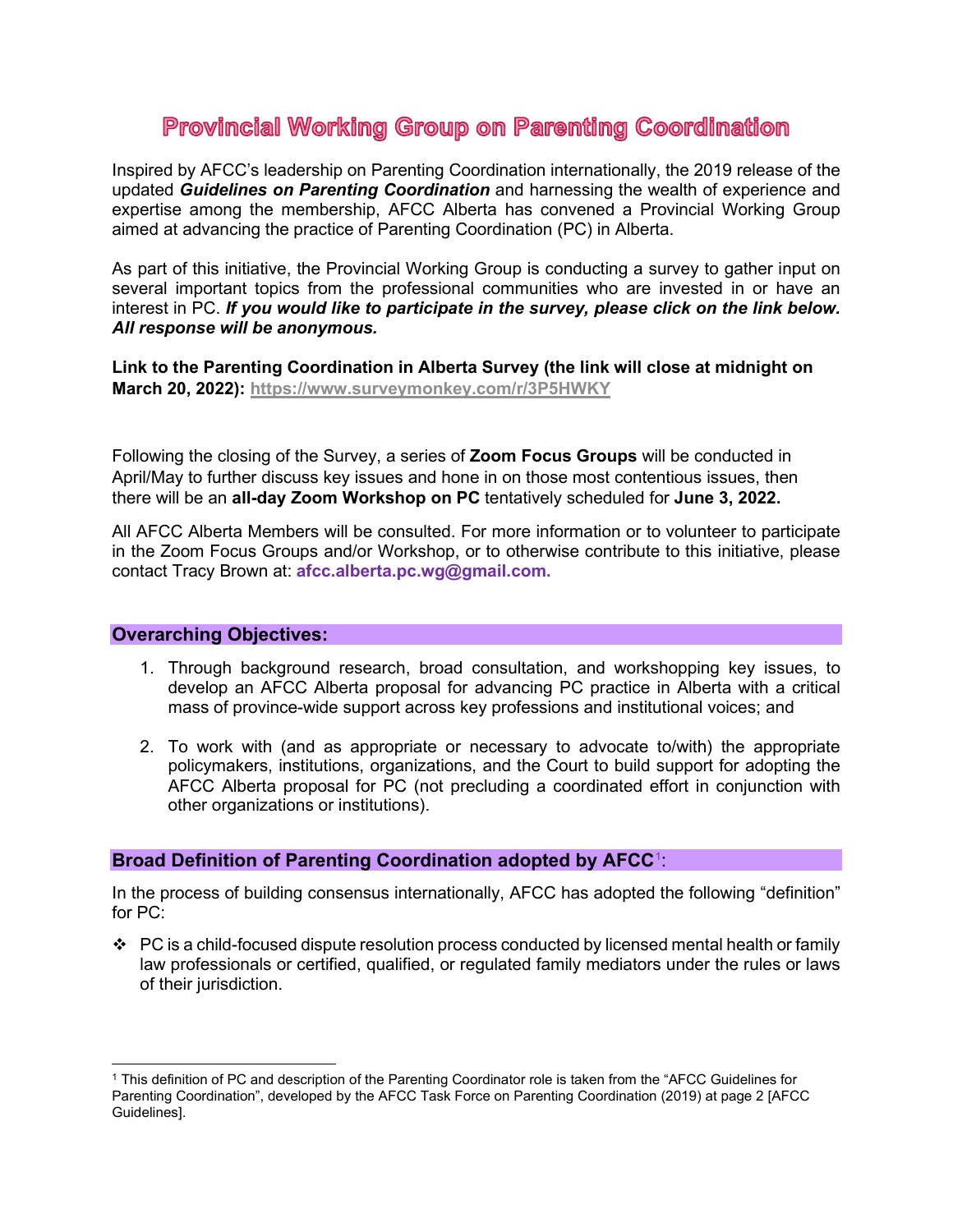- $\div$  PC is a hybrid legal-mental health role that combines assessment, education, case management, conflict management, dispute resolution, and at times, decision-making functions.
- $\cdot \cdot$  PC is a service-model for high-conflict families oriented to protecting children from conflict and to promote safe, healthy, and meaningful parent-child relationships.
- $\div$  A Parenting Coordinator assists high-conflict coparents to implement their parenting plans by
	- 1. facilitating the resolution of their disputes in a timely manner;
	- 2. educating coparents about children's needs; and
	- 3. with prior approval of coparents or the Court, making decisions within the scope of the Court Order or Appointment Contract.
- $\div$  A Parenting Coordinator makes recommendations and, if authorized, legally binding decisions for coparents, and may report to the Court; therefore, it is advisable that Parenting Coordinators are appointed by and accountable to the Court….

#### **Jurisdictional Diversity in the Practice of Parenting Coordination:**

Building on common shared principles which have guided the practice of PC since the early 1990s, various models of PC have emerged across the globe. Currently, PC is practiced in at least 46 US states, 6 Canadian provinces (Alberta, British Columbia, Ontario, Saskatchewan, Prince Edward Island and Quebec), and in Europe (Italy, Spain, Sweden), Asia (Hong Kong, Singapore), Australia, South Africa, and elsewhere.

- 17 US states and 3 Canadian provinces (BC, Saskatchewan, and PEI) now have legislation providing for Court-directed PC *without the consent* of high-conflict parents;
- 20 US states have Court Rules for the practice of PC;
- 22 US states have Common Law Rules;
- $\div$  Consent of the parents is not required in many jurisdictions;
- Decision-making authority with a defined scope is common across all jurisdictions.

## **The Evolution of Parenting Coordination in Alberta:**

Alberta was one of the first Canadian provinces to develop the practice of PC, initially led by mental health professionals affiliated with AFCC. Over the years, both mental health professionals and family lawyers have engaged in PC work in Alberta. There is more history and uptake of PC in Calgary than in Edmonton, and very few practitioners outside of these urban centres.

Until its removal from the Alberta Court of Queen's Bench Practice Note 7 (PN7) for Parenting Interventions in May 2019, Alberta was a jurisdiction where the practice of PC was partially governed through a Court Protocol, combined with voluntarily prescribed decision-making authority under the *Arbitration Act* of Alberta. The inclusion of PC in the former PN7 provided for Court-directed PC and arguably some degree of quasi-judicial immunity for Parenting Coordinators.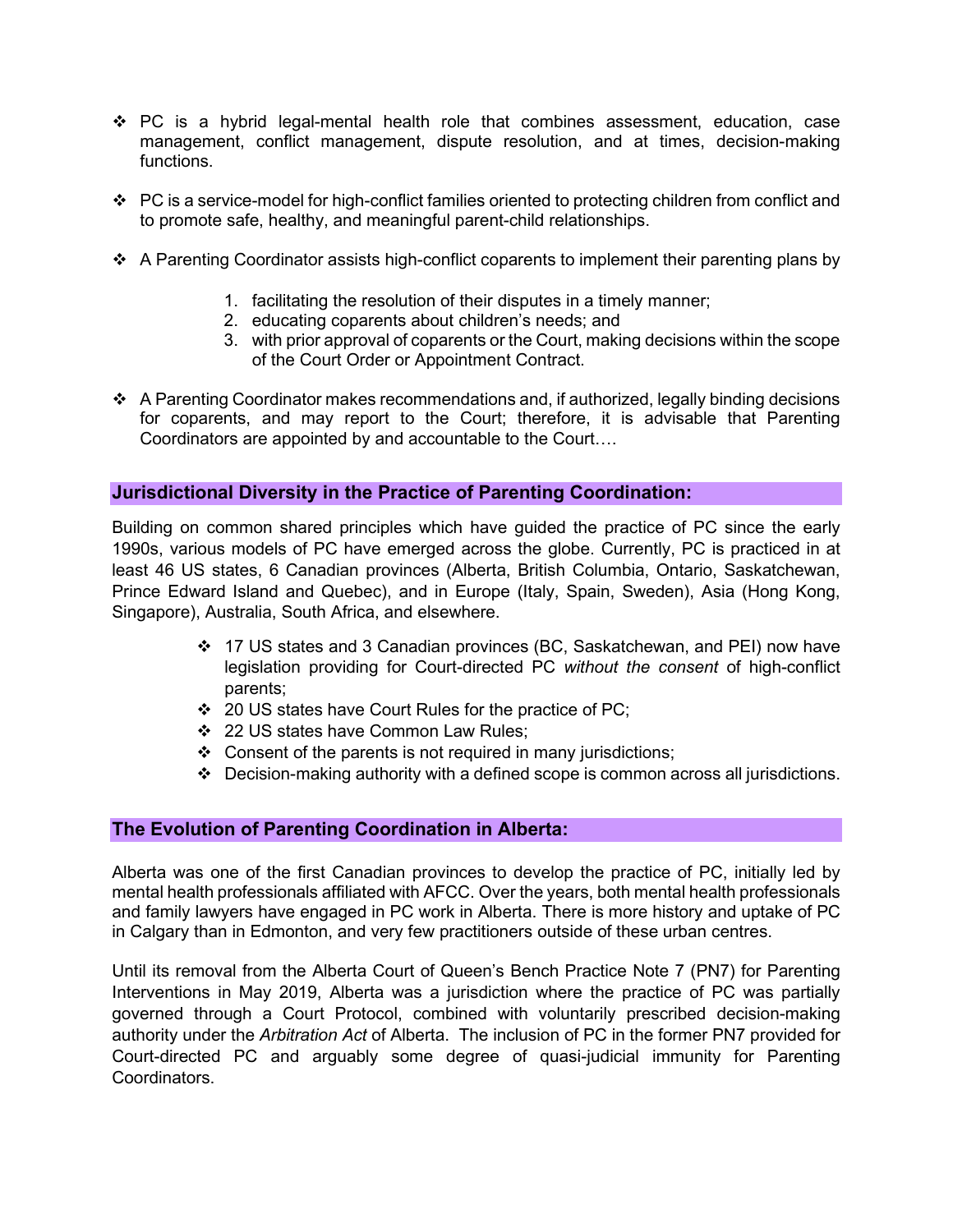The removal of PC from the PN7 in 2019 followed several constitutional challenges to the Court's delegation of authority to Parenting Coordinators in some US states and the Canadian Courts grappling with the delegation of authority in the context of arbitration more generally, and PC specifically. When this sea-change occurred, PC was eliminated as a Court-directed Parenting Intervention, with some justices of the Court of Queen's Bench refusing to grant Consent Orders for PC, resulting in growing uncertainty about PC.

PC in Alberta is currently occurring by private agreement only (as is the case in Ontario). High conflict parents must voluntarily consent to a PC process and submit to decision-making authority governed by the *Arbitration Act* of Alberta. In simple terms, Alberta currently has an "*Arbitration Act"* model for PC.

The Alberta Family Mediation Society (AFMS) has established a PC designation / accreditation called "Registered Parenting Coordinator and Arbitrator" (RPCA) with training and experience requirements, and guidelines for scope of practice all based largely on the AFCC Guidelines. Roughly 30% of those doing PC in Alberta are on the AFMS Roster. AFCC Alberta maintains a "Referral List" with approximately 45% of the known Parenting Coordinators included.

There is considerable debate in Alberta on exactly how the "legal authority" for PC practice should evolve in Alberta (the primary debate), whether there should be required "standards of practice" and adherence to guidelines, whether there should be standardized or minimum requirements for training, whether PC should involve assistance with developing parenting plans vs just the implementation of final Agreements and Orders, whether it is even PC at all if there is no decisionmaking, and whether PC is viable without a Court-mandated or sanctioned framework.

Many have called for a new Court Practice Note focusing on PC and permitting Consent Orders. Others have called for PC legislation similar to that in BC, Saskatchewan, or PEI. Some propose a more formal application of the AFCC Guidelines through a Roster approach. Some have called for some version of a "Special Master" designation for Parenting Coordinators with quasi judicial status. Others have called for PC-specific Arbitration Guidelines to complement the Alberta *Arbitration Act*. And yet others suggest Section 35 of the Alberta *Arbitration Act* is enough to encompass all that is a fulsome PC role.

In Alberta there is an ongoing definitional debate on what is PC? For example, is Med/Arb of Parenting disputes synonymous with PC? Many have opined that PC is something different (and something more) than Med/Arb. Yet others in Alberta see PC as a 'big tent' with no need to narrow the definition, and instead, believe we should give high-conflict parents the freedom to choose from as many dispute resolution options as possible within PC to best meet their specific needs.

The accessibility of PC to lower income high-conflict parents is another challenge. Could Legal Aid fund PC? Could Alberta Justice through Resolution Services include PC for low-income families similar to the mediation services available?

The evolution of Parenting Coordination in Alberta has raised several questions and points of debate, and the AFCC Alberta Working Group on Parenting Coordination seeks to explore these questions and debates through a broad consultation process.

#### **Proposed Workplan**: